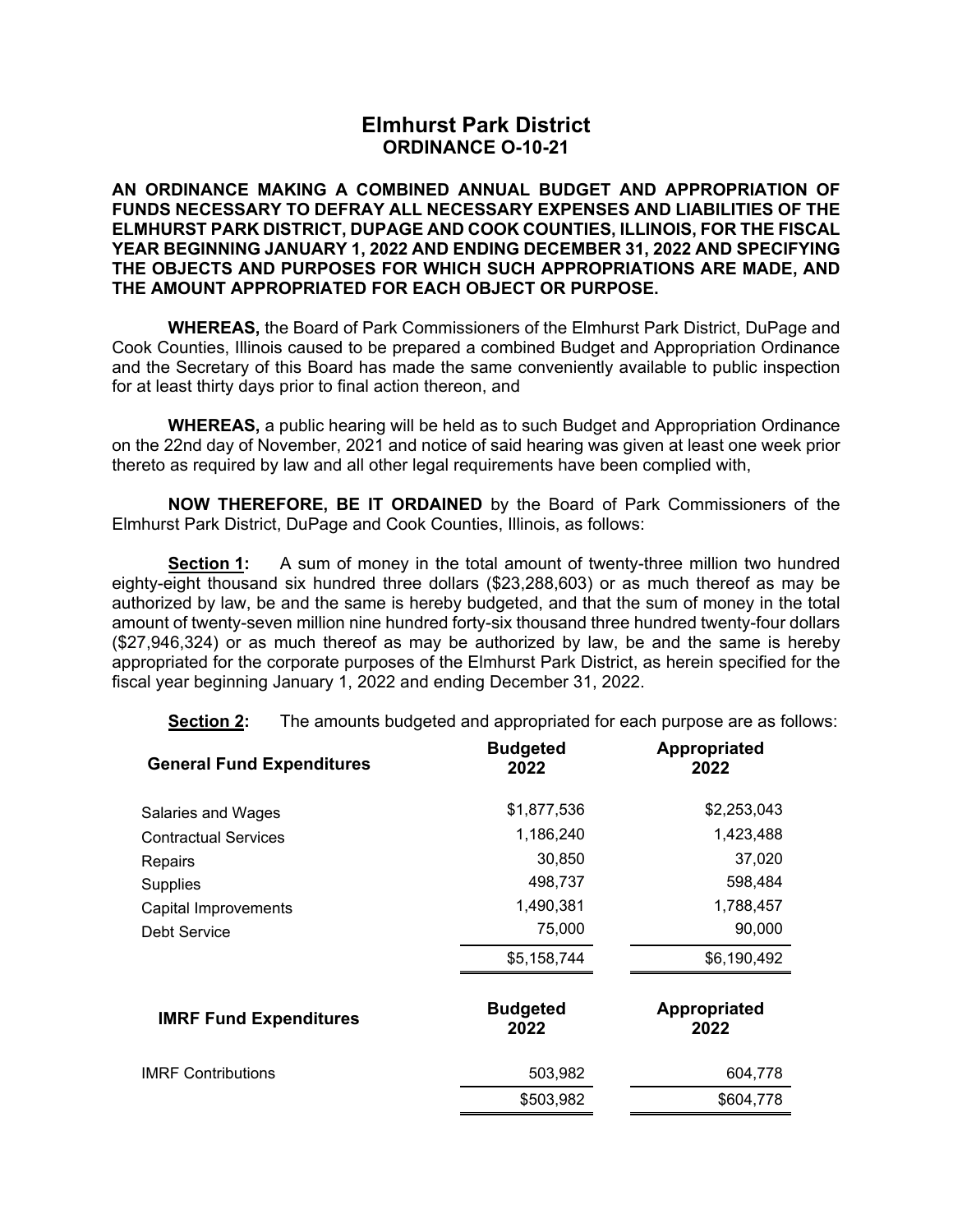| <b>FICA Fund Expenditures</b>                         | <b>Budgeted</b><br>2022 | Appropriated<br>2022        |
|-------------------------------------------------------|-------------------------|-----------------------------|
| <b>FICA Contributions</b>                             | 574,114                 | 688,937                     |
|                                                       | \$574,114               | \$688,937                   |
| <b>Liability Fund Expenditures</b>                    | <b>Budgeted</b><br>2022 | <b>Appropriated</b><br>2022 |
| Insurance and Risk Management Services                | 358,967                 | 430,760                     |
|                                                       | \$358,967               | \$430,760                   |
| <b>Audit Fund Expenditures</b>                        | <b>Budgeted</b><br>2022 | <b>Appropriated</b><br>2022 |
| <b>Auditing Expenses</b>                              | 51,524                  | 61,829                      |
|                                                       | \$51,524                | \$61,829                    |
| <b>Recreation Fund</b><br><b>Expenditures</b>         | <b>Budgeted</b><br>2022 | <b>Appropriated</b><br>2022 |
| Salaries and Wages                                    | 5,618,370               | 6,742,044                   |
| <b>Contractual Services</b>                           | 1,951,858               | 2,342,230                   |
| Repairs                                               | 186,113                 | 223,336                     |
| Supplies                                              | 568,050                 | 681,660                     |
| Capital Improvements                                  |                         |                             |
| Debt                                                  | 75,000                  | 90,000                      |
|                                                       | \$8,399,391             | \$10,079,270                |
| <b>Special Recreation Fund</b><br><b>Expenditures</b> | <b>Budgeted</b><br>2022 | Appropriated<br>2022        |
| Joint Recreation Programs for                         |                         |                             |
| People with Disabilities                              | 426,184                 | 511,420                     |
| <b>Capital Improvements</b>                           | 600,000                 | 720,000                     |
|                                                       | \$1,026,184             | \$1,231,420                 |
| <b>Museum Fund Expenditures</b>                       | <b>Budgeted</b><br>2022 | Appropriated<br>2022        |
| Salaries and Wages                                    | 147,502                 | 177,002                     |
| <b>Contractual Services</b>                           | 65,935                  | 79,122                      |
| Repairs                                               | 4,951                   | 5,941                       |
| Supplies                                              | 46,199                  | 55,439                      |
| <b>Capital Improvements</b>                           | 25,000                  | 30,000                      |
|                                                       | \$289,587               | \$347,504                   |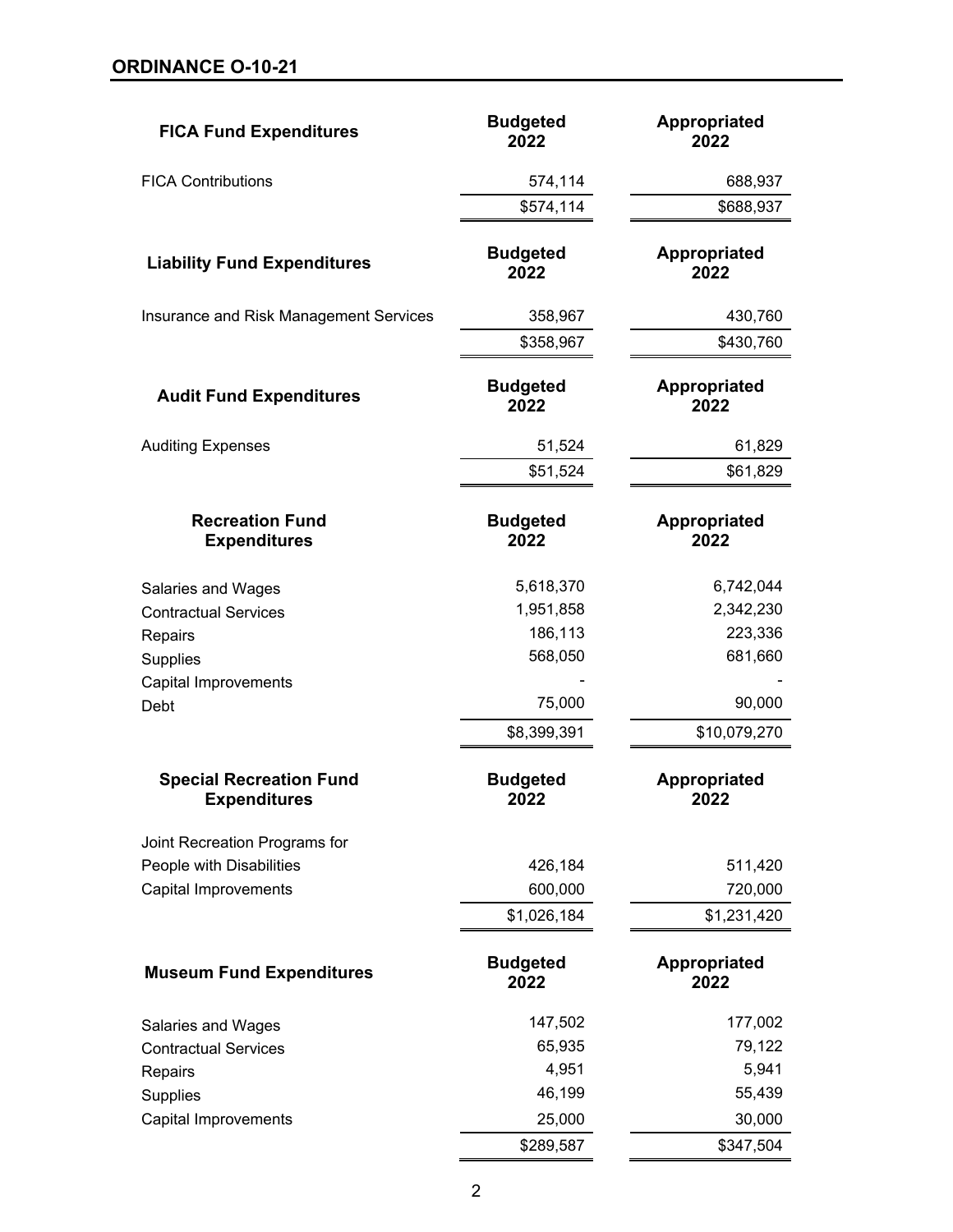| <b>Golf Fund Expenditures</b>                           | <b>Budgeted</b><br>2022 | <b>Appropriated</b><br>2022 |
|---------------------------------------------------------|-------------------------|-----------------------------|
| Salaries and Wages                                      | 387,411                 | 464,893                     |
| <b>Contractual Services</b>                             | 213,557                 | 256,268                     |
| Repairs                                                 | 18,600                  | 22,320                      |
| Supplies                                                | 194,452                 | 233,342                     |
| <b>Capital Improvements</b>                             | 244,000                 | 292,800                     |
| <b>Debt Service</b>                                     | 225,751                 | 270,901                     |
|                                                         | \$1,283,771             | \$1,540,524                 |
| <b>Capital Improvements Fund</b><br><b>Expenditures</b> | <b>Budgeted</b><br>2022 | <b>Appropriated</b><br>2022 |
| <b>Capital Improvements</b>                             | 3,216,538               | 3,859,846                   |
|                                                         | \$3,216,538             | \$3,859,846                 |
| <b>Paving and Lighting Fund</b><br><b>Expenditures</b>  | <b>Budgeted</b><br>2022 | Appropriated<br>2022        |
| Capital Improvements                                    | 351,405                 | 421,686                     |
|                                                         | \$351,405               | \$421,686                   |
| <b>Debt Service Fund</b><br><b>Expenditures</b>         | <b>Budgeted</b><br>2022 | <b>Appropriated</b><br>2022 |
| <b>Contractual Services</b>                             | 5,702                   | 6,842                       |
| Debt Certificates, Series 2012A                         | 67,100                  | 80,520                      |
| Ltd Tax Refunding Debt Certificates, 2012               | 417,150                 | 500,580                     |
| 2014A G.O. Ltd Tax Park Refunding Bond                  | 497,594                 | 597,113                     |
| 2017A G.O. Ltd Tax Bond                                 | 175,231                 | 210,278                     |
| 2019 G.O. Ltd Tax Bond                                  | 281,600                 | 337,920                     |
| 2021 G.O. Ltd Tax Bond                                  | 630,019                 | 756,023                     |
|                                                         | \$2,074,396             | \$2,489,276                 |
| <b>Fund</b>                                             | <b>Budgeted</b><br>2022 | Appropriated<br>2022        |
| General                                                 | \$5,158,744             | \$6,190,492                 |
| <b>IMRF</b>                                             | 503,982                 | 604,778                     |
| <b>FICA</b>                                             | 574,114                 | 688,937                     |
| Liability                                               | 358,967                 | 430,760                     |
| Audit                                                   | 51,524                  | 61,829                      |
| Recreation                                              | 8,399,391               | 10,079,270                  |
| <b>Special Recreation</b>                               | 1,026,184               | 1,231,420                   |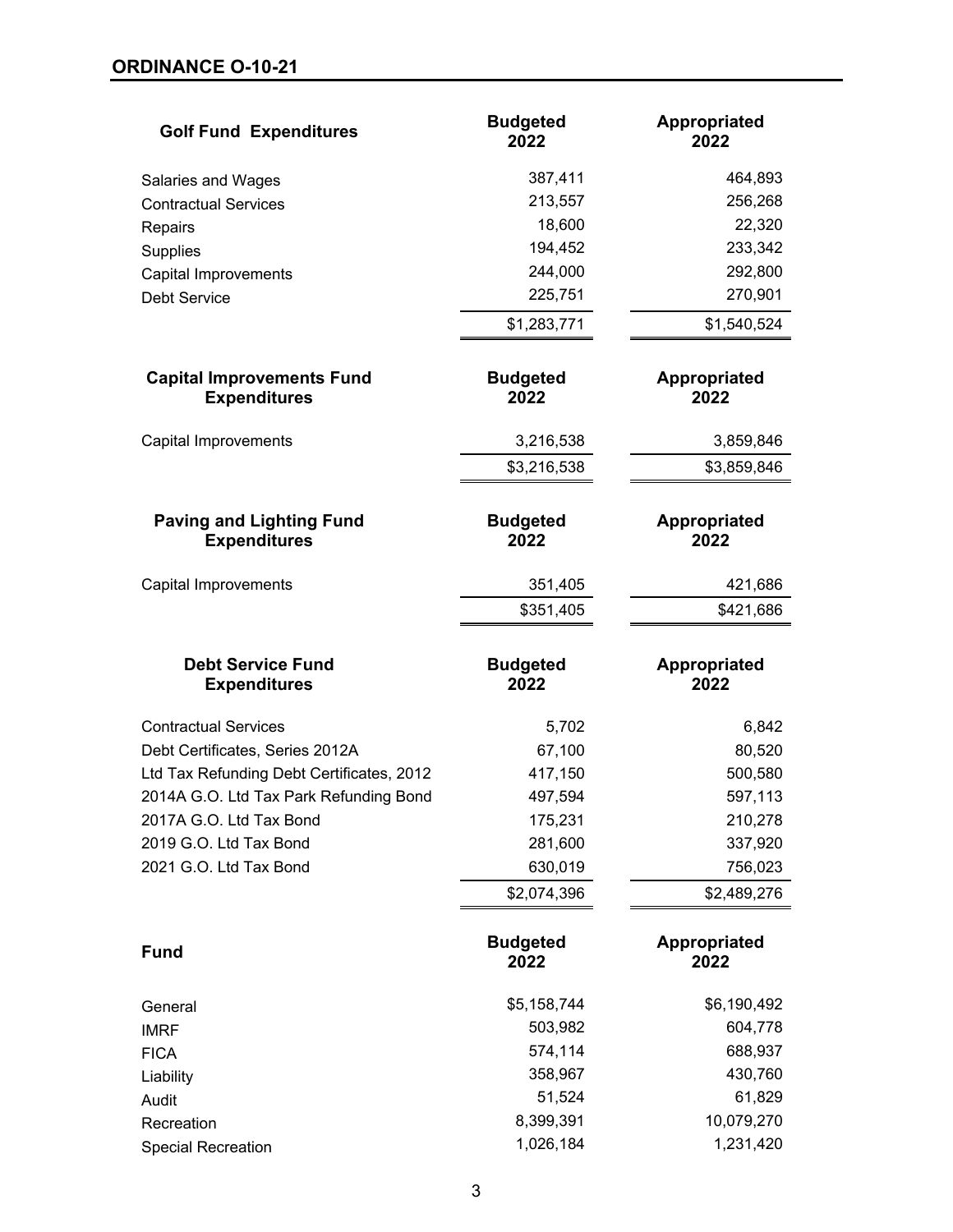## **ORDINANCE O-10-21**

| Museum               | 289,587      | 347.504      |
|----------------------|--------------|--------------|
| Golf                 | 1,283,771    | 1,540,524    |
| Capital Improvements | 3,216,538    | 3,859,846    |
| Paving and Lighting  | 351,405      | 421.686      |
| Debt Service         | 2,074,396    | 2,489,276    |
| <b>Total</b>         | \$23,288,603 | \$27,946,324 |

Each of said sums of money and the aggregate thereof are deemed necessary by the Board of Park Commissioners of the Elmhurst Park District to defray the necessary expenses and liabilities of the aforesaid Park District during the fiscal year beginning the 1st day of January, 2022 and ending the 31st day of December, 2022 for the respective purposes set forth.

**Section 3:** Pursuant to law, the following determinations have been made and are hereby made a part hereof:

| (a) Estimate of cash on hand at the beginning of the fiscal year                         | \$12,805,807   |
|------------------------------------------------------------------------------------------|----------------|
| (b) Estimate of cash expected to be received during the fiscal year<br>from all sources: | \$18,009,162   |
| (c) Estimate of expenditures contemplated for the fiscal year:                           | (\$23,288,603) |
| (d) Estimated cash expected to be on hand at the end of the fiscal year:                 | \$7,526,366    |

**Section 4:** All unexpended balances of the appropriations for the fiscal year ending the 31st day of December 2021 and prior years to the extent not otherwise re-appropriated for other purposes herein are hereby specifically re-appropriated for the same general purposes for which they were originally made and may be expended in making up any insufficiency of any other items provided in this Appropriation Ordinance, pursuant to law.

All receipts and revenue not specifically appropriated shall constitute the General Fund and shall be placed to the credit of such fund.

**Section 5:** All ordinances or parts of ordinances conflicting with any of the provisions of this Ordinance be and the same are hereby modified or repealed. If any item or portion of this Ordinance is for any reason held invalid, such decision shall not affect the validity of the remaining portion of such item or the remainder of this Ordinance.

**Section 6:** This Ordinance is not intended or required to be in support of or in relation to any tax levy made by the Park District during the fiscal year beginning January 1, 2022 and ending December 31, 2022, or any other fiscal year.

**Section 7:** This Ordinance shall be in full force and effect from and after its adoption as provided by law. A certified copy of this Ordinance shall be filed with the County Clerks of DuPage and Cook Counties, Illinois, together with the certificate of the Chief Fiscal Officer of the Park District certifying revenues by source anticipated to be received by the Park District, within thirty (30) days after its passage and approval, as provided by law.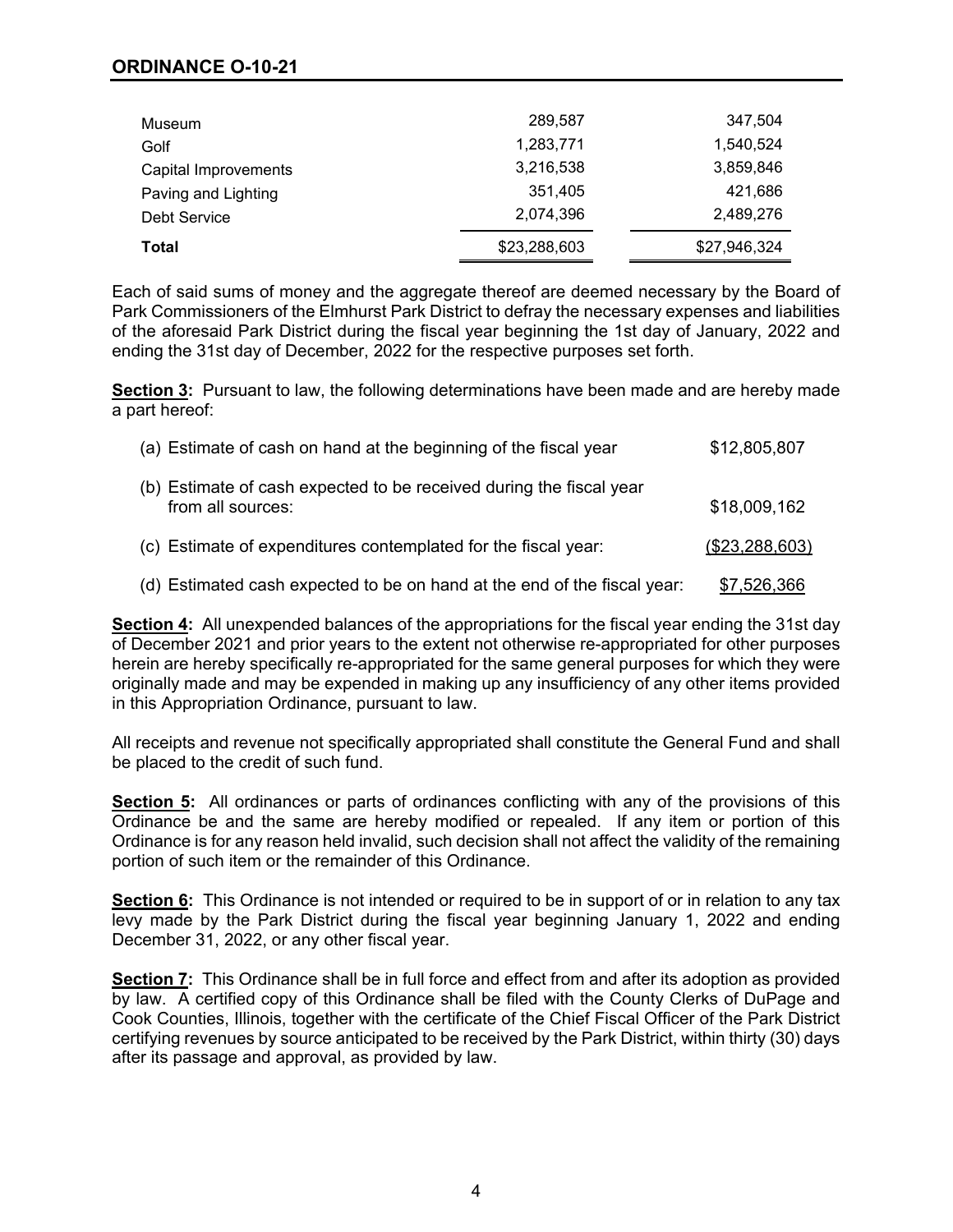#### **ORDINANCE O-10-21**

Adopted by roll call vote this 13th day of December 2021.

| Ayes:   |  |
|---------|--|
| Nays:   |  |
| Absent: |  |
|         |  |

President, Board of Park Commissioners of the Elmhurst Park District

ATTEST:

Secretary, Board of Park Commissioners of the Elmhurst Park District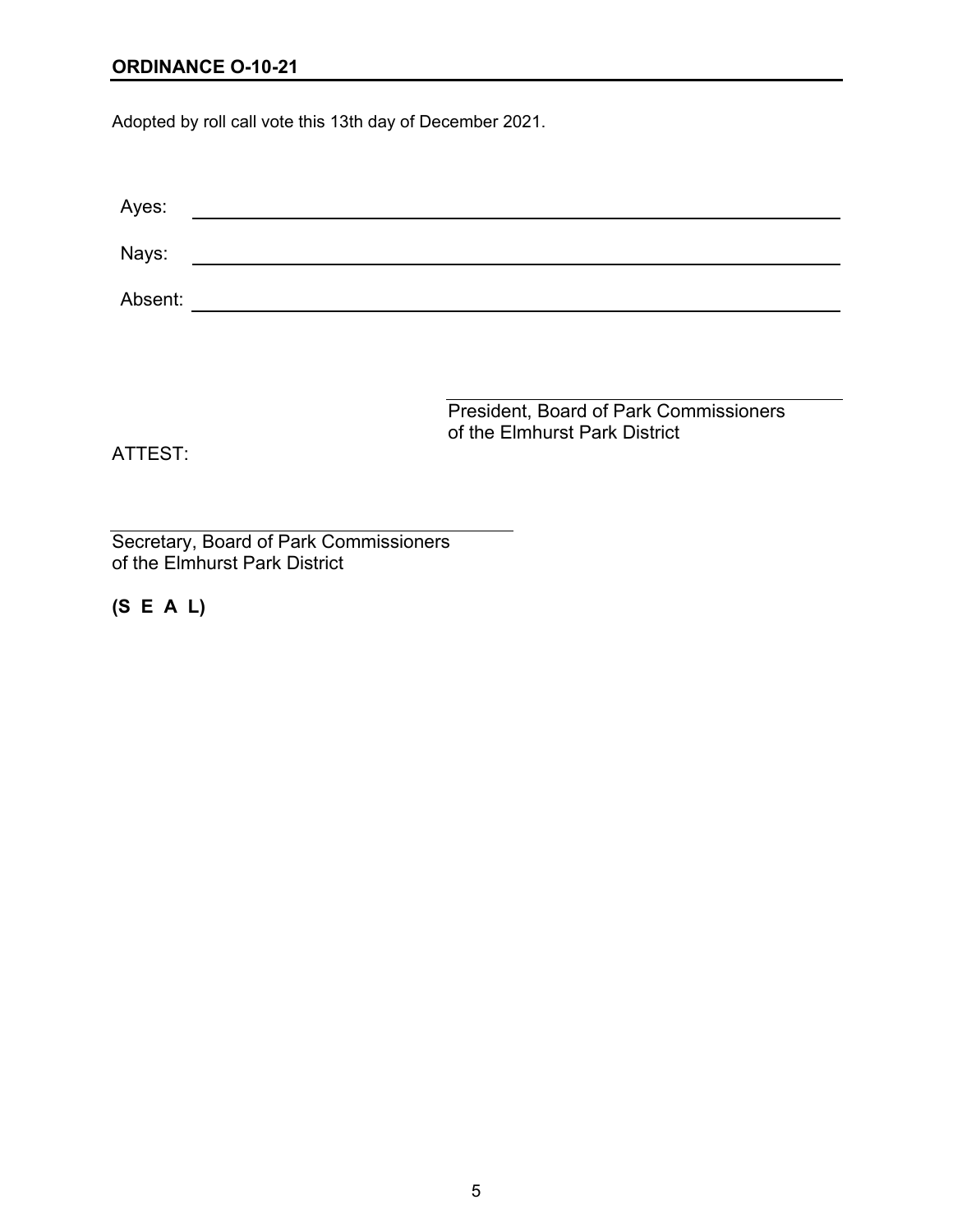# **CERTIFICATE OF CHIEF FISCAL OFFICER**

**I, BARBARA STEMBRIDGE**, do hereby certify that I am the Chief Fiscal Officer of the corporate authority of the Elmhurst Park District, DuPage and Cook Counties, Illinois.

**I DO FURTHER** certify that the estimated revenues by source anticipated to be received by the Elmhurst Park District, DuPage and Cook Counties, Illinois for the fiscal year beginning on the 1st day of January 2022 and ending on the 31st day of December 2022 is as follows:

| <b>SOURCE</b>                           | <b>AMOUNT</b> |
|-----------------------------------------|---------------|
| Taxes                                   | \$9,563,897   |
| Interest                                | 31,750        |
| <b>Grants and Donations</b>             | 52,075        |
| <b>Program Fees/Revenues</b>            | 6,882,147     |
| <b>Concession &amp; Rental Revenues</b> | 1,479,293     |
| <b>TOTAL REVENUES</b>                   | \$18.009.162  |

**AND FURTHER CERTITY** that the estimate of revenues by source anticipated to be received by the Elmhurst Park District, DuPage and Cook Counties, Illinois for the fiscal year beginning on the 1st day of January, 2022 and ending on the 31st day of December, 2022 is true and correct.

 **IN WITNESS WHEREOF,** I have signed my name in my capacity as the Chief Fiscal Officer of the Elmhurst Park District at Elmhurst, Illinois on the 13th day of December, 2021.

Barbara Stembridge Chief Fiscal Officer Elmhurst Park District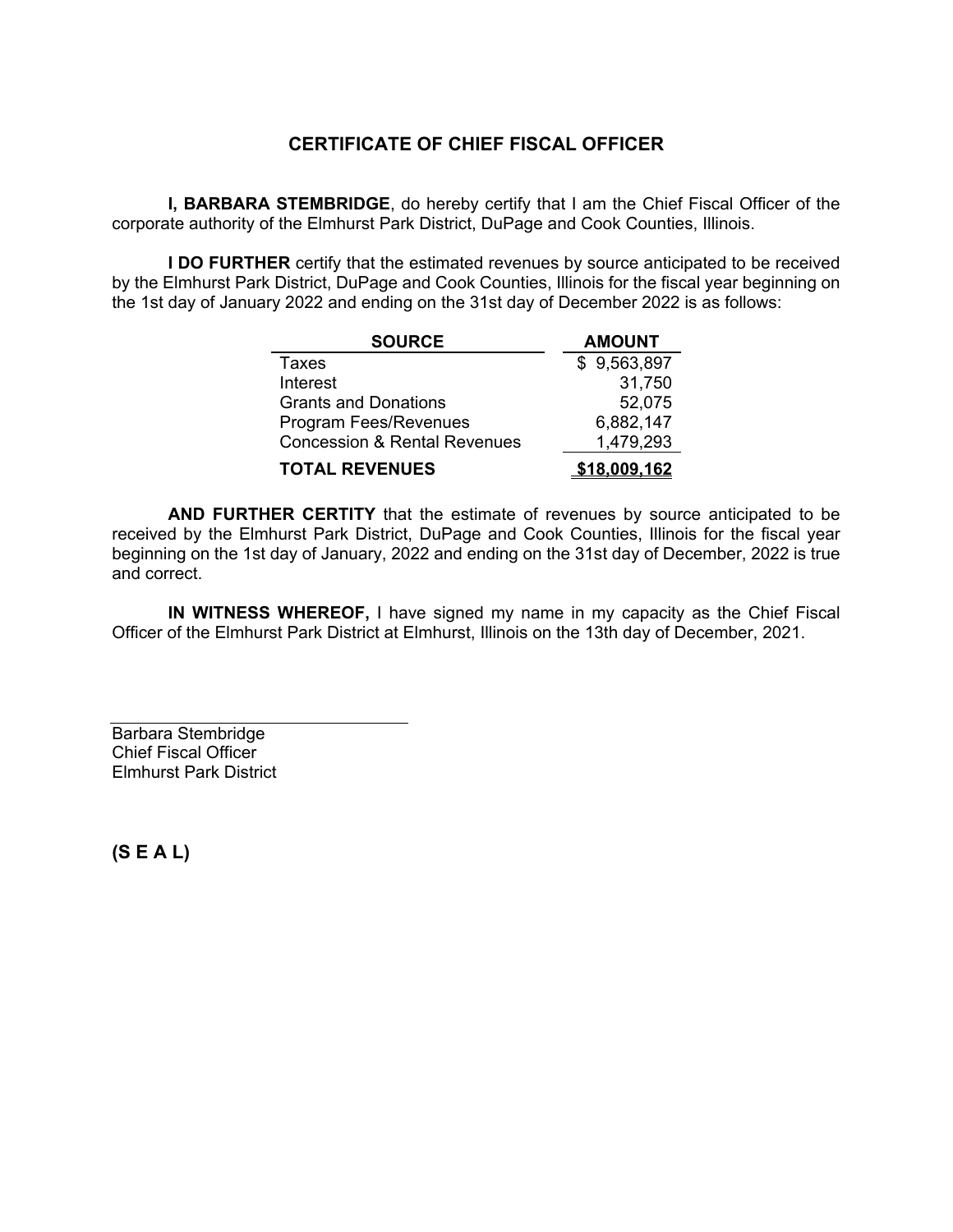**State of Illinois )** 

 **) County of Cook )** 

#### **SECRETARY'S CERTIFICATE**

**I, JAMES W. ROGERS,** do hereby certify that I am Secretary of the Board of Park Commissioners of the Elmhurst Park District, DuPage and Cook Counties, Illinois, and as such official, I am keeper of the records, ordinances, files and seal of said Park District.

I further certify that the foregoing instrument is a true and correct copy of Ordinance O-10-21 entitled:

**AN ORDINANCE MAKING A COMBINED ANNUAL BUDGET AND APPROPRIATION OF FUNDS NECESSARY TO DEFRAY ALL NECESSARY EXPENSES AND LIABILITIES OF THE ELMHURST PARK DISTRICT, DUPAGE AND COOK COUNTIES, ILLINOIS, FOR THE FISCAL YEAR BEGINNING JANUARY 1, 2022 AND ENDING DECEMBER 31, 2022 AND SPECIFYING THE OBJECTS AND PURPOSES FOR WHICH SUCH APPROPRIATIONS ARE MADE, AND THE AMOUNT APPROPRIATED FOR EACH OBJECT OR PURPOSE,** 

adopted at a duly called Regular Meeting of the Board of Park Commissioners of the Elmhurst Park District, held at Elmhurst, Illinois, in said District at 7 p.m. on the 13th day of December, 2021

**I DO FURTHER CERTIFY** that the deliberations of the Board on the adoption of said Ordinance were conducted openly, that the vote on the adoption of said Ordinance was taken openly, that said meeting was called and held at a specified time and place convenient to the public, that notice of said meeting was duly given to all of the news media requesting such notice, that the agenda for the meeting was duly posted, that said meeting was called and held in strict compliance with the provisions of the Open Meetings Act of the State of Illinois, as amended, and with the provisions of the Park District Code of the State of Illinois, as amended, and that the Board has complied with all of the provisions of said Act and said Code and with all of the procedural rules of the Board.

 **IN WITNESS WHEREOF,** I hereunto affix my official signature and the seal of said Park District at Elmhurst, Illinois, this 13th day of December, 2021.

> Secretary, Board of Park Commissioners Elmhurst Park District